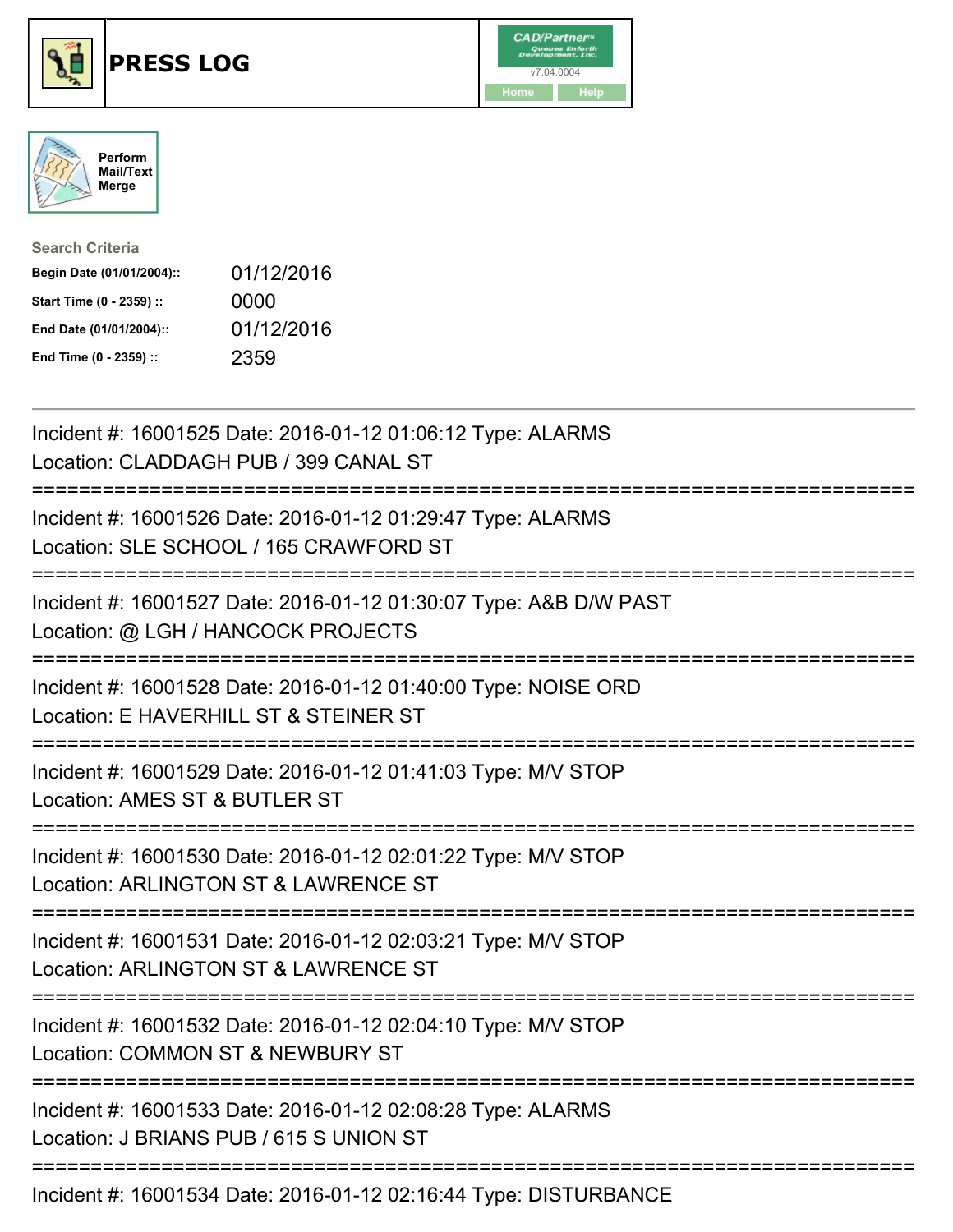| Location: CUMBERLAND FARMS / 320 S BROADWAY<br>:===================================                                             |
|---------------------------------------------------------------------------------------------------------------------------------|
| Incident #: 16001535 Date: 2016-01-12 04:58:50 Type: ALARMS<br>Location: DUNKIN DONUTS / 225 ESSEX ST<br>--------------------   |
| Incident #: 16001536 Date: 2016-01-12 05:01:13 Type: MEDIC SUPPORT<br>Location: 27.5 SUMMER ST FL REAR                          |
| Incident #: 16001537 Date: 2016-01-12 05:14:36 Type: MEDIC SUPPORT<br>Location: 79 TREMONT ST FL 1                              |
| Incident #: 16001538 Date: 2016-01-12 06:25:35 Type: ALARMS<br>Location: SAUNDERS CROSSING / 11 DIAMOND ST                      |
| Incident #: 16001539 Date: 2016-01-12 06:36:04 Type: ALARMS<br>Location: NEW ENGLAND EYE SPECIALISTS / 25 MARSTON ST            |
| .-------------------------<br>Incident #: 16001541 Date: 2016-01-12 06:57:17 Type: M/V STOP<br>Location: BRADFORD ST & BROADWAY |
| Incident #: 16001542 Date: 2016-01-12 07:03:02 Type: M/V STOP<br>Location: BROADWAY & TREMONT ST                                |
| Incident #: 16001543 Date: 2016-01-12 07:12:12 Type: M/V STOP<br>Location: BRADFORD ST & BROADWAY                               |
| Incident #: 16001544 Date: 2016-01-12 07:21:06 Type: TOW/REPOSSED<br>Location: 160 COMMON ST                                    |
| Incident #: 16001545 Date: 2016-01-12 07:21:23 Type: ABAND MV<br>Location: 86 LEXINGTON ST                                      |
| Incident #: 16001546 Date: 2016-01-12 07:41:45 Type: AUTO ACC/NO PI<br>Location: BROADWAY & ESSEX ST                            |
| Incident #: 16001547 Date: 2016-01-12 07:42:54 Type: PARK & WALK<br>Location: BRADFORD ST & BROADWAY                            |
| Incident #: 16001548 Date: 2016-01-12 07:43:15 Type: PARK & WALK<br>Location: BROADWAY & HAVERHILL ST                           |
| Incident #: 16001549 Date: 2016-01-12 07:55:58 Type: STOL/MV/PAS                                                                |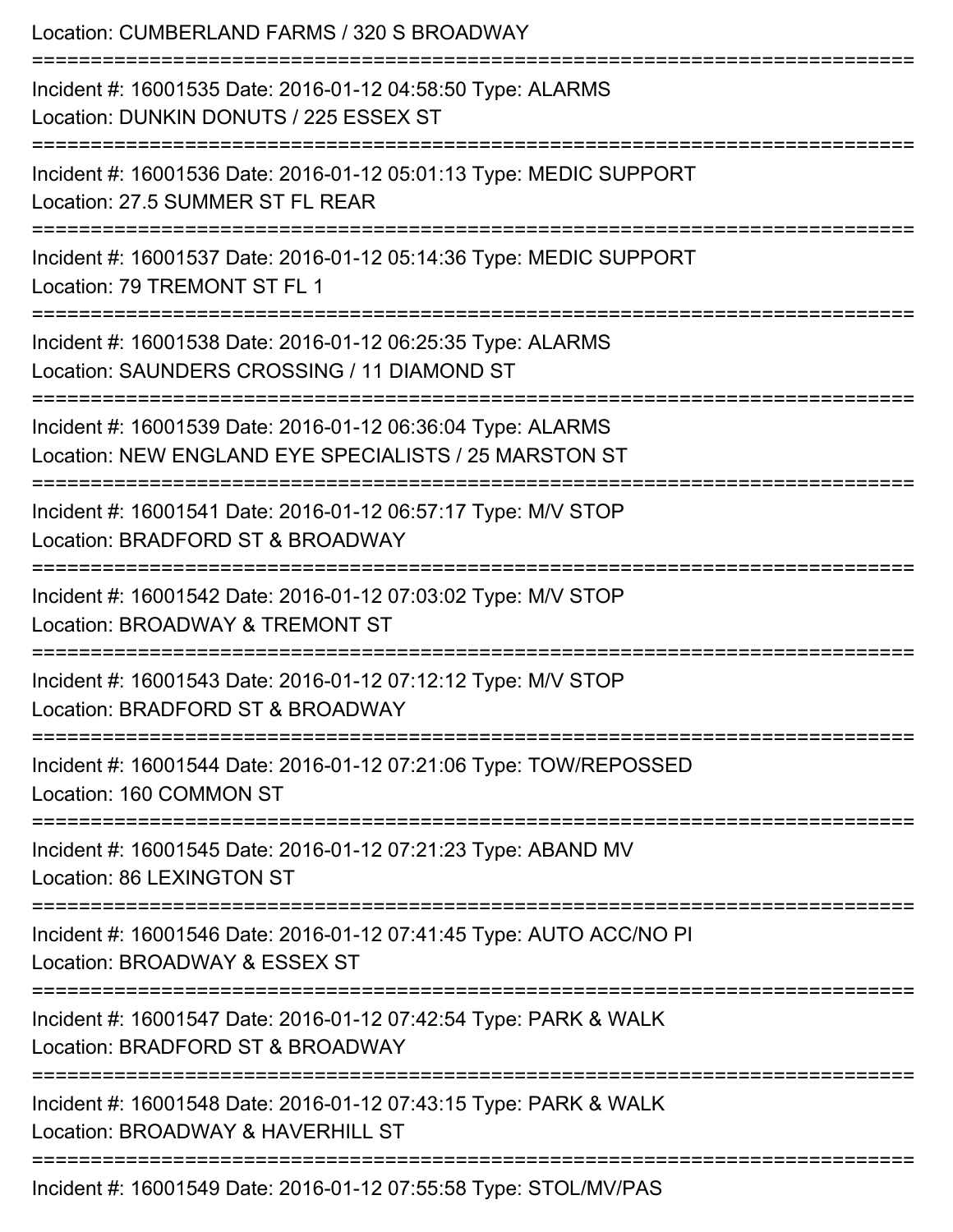| Incident #: 16001550 Date: 2016-01-12 08:01:17 Type: M/V STOP<br>Location: MT VERNON ST & S BROADWAY                               |
|------------------------------------------------------------------------------------------------------------------------------------|
| Incident #: 16001551 Date: 2016-01-12 08:02:20 Type: M/V STOP<br>Location: ANDOVER ST & S UNION ST                                 |
| Incident #: 16001552 Date: 2016-01-12 08:02:49 Type: HIT & RUN M/V<br><b>Location: 18 TRENTON ST</b>                               |
| Incident #: 16001553 Date: 2016-01-12 08:09:08 Type: ALARMS<br>Location: THE STAFFING GROUP / 101 AMESBURY ST                      |
| Incident #: 16001554 Date: 2016-01-12 08:13:56 Type: HIT & RUN M/V<br>Location: 63 MECHANIC ST                                     |
| Incident #: 16001555 Date: 2016-01-12 08:21:04 Type: INVESTIGATION<br>Location: 90 LOWELL ST                                       |
| Incident #: 16001556 Date: 2016-01-12 08:21:48 Type: M/V STOP<br>Location: 440 S UNION ST                                          |
| Incident #: 16001557 Date: 2016-01-12 08:25:05 Type: SEX OFFENDER<br>Location: 90 LOWELL ST                                        |
| Incident #: 16001558 Date: 2016-01-12 08:25:50 Type: MEDIC SUPPORT<br>Location: MARY INM NURSING/RESTORATIVE / 172 LAWRENCE ST #3B |
| Incident #: 16001559 Date: 2016-01-12 08:29:37 Type: TOW OF M/V<br>Location: TRESPASS TOW COMM P10489 / 119 THOREAU WAY            |
| Incident #: 16001560 Date: 2016-01-12 08:33:33 Type: MEDIC SUPPORT<br>Location: 28 SUMMER ST FL 3                                  |
| Incident #: 16001561 Date: 2016-01-12 08:35:28 Type: ALARMS<br>Location: FERNANDEZ BEAUTY SALON / 402 BROADWAY                     |
| Incident #: 16001562 Date: 2016-01-12 08:38:48 Type: M/V STOP<br>Location: BAILEY ST & PHILLIPS ST                                 |
| Incident #: 16001563 Date: 2016-01-12 08:57:33 Type: ANIMAL COMPL                                                                  |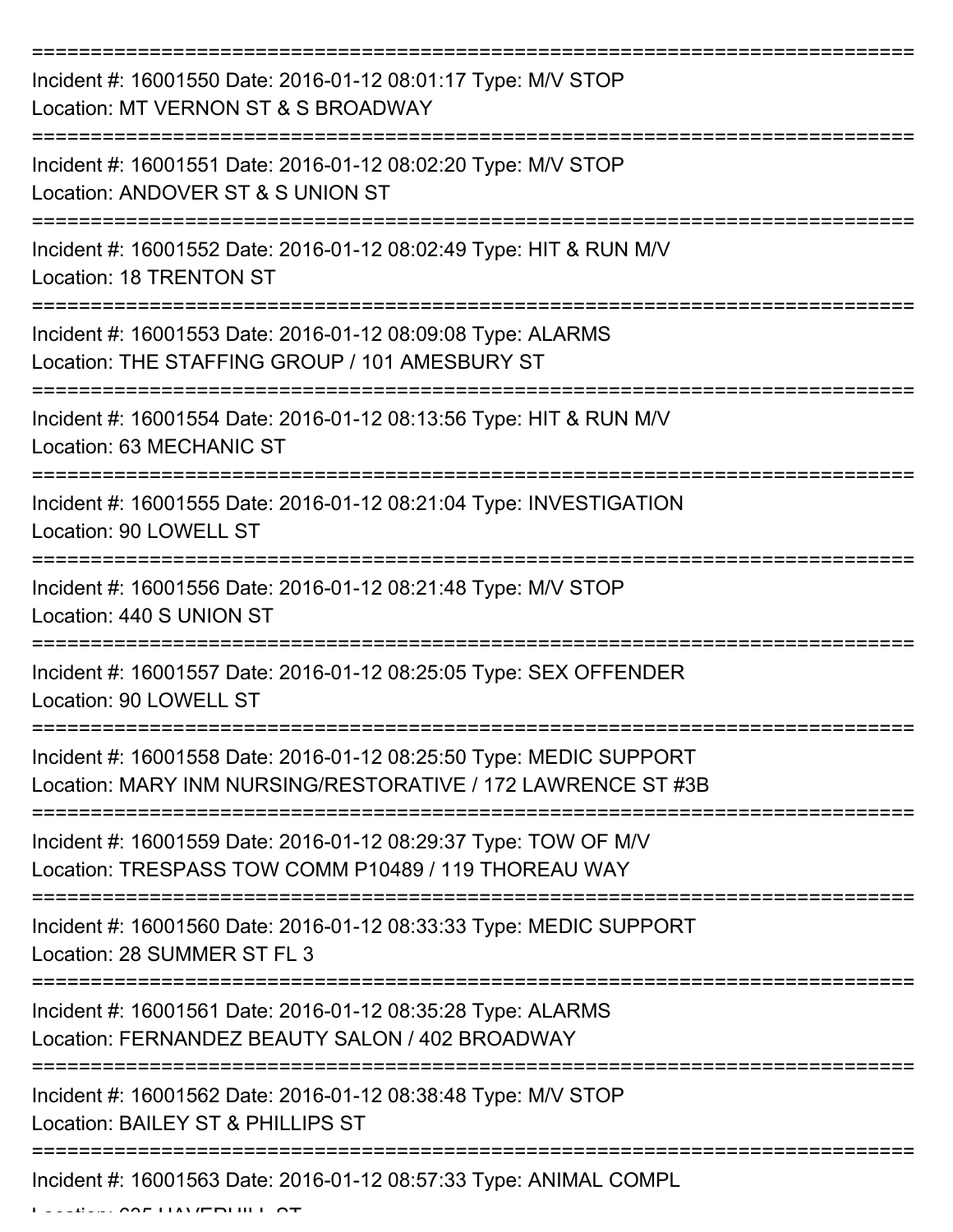| Incident #: 16001564 Date: 2016-01-12 09:12:50 Type: ALARM/BURG<br>Location: J BRIANS / 615 S UNION ST      |
|-------------------------------------------------------------------------------------------------------------|
| Incident #: 16001565 Date: 2016-01-12 09:14:22 Type: ALARM/BURG<br>Location: 95 E HAVERHILL ST              |
| Incident #: 16001566 Date: 2016-01-12 09:49:13 Type: TOW/REPOSSED<br>Location: 159 NEWBURY ST               |
| Incident #: 16001567 Date: 2016-01-12 10:01:06 Type: TOW OF M/V<br>Location: 181 OLIVE AV                   |
| Incident #: 16001568 Date: 2016-01-12 10:07:04 Type: M/V STOP<br>Location: 276 ESSEX ST                     |
| Incident #: 16001569 Date: 2016-01-12 10:11:03 Type: M/V STOP<br><b>Location: FALLS BRIDGE</b>              |
| Incident #: 16001570 Date: 2016-01-12 10:12:38 Type: SUS PERS/MV<br>Location: 60 JEFFERSON ST               |
| Incident #: 16001571 Date: 2016-01-12 10:28:52 Type: CK WELL BEING<br>Location: S UNION ST & SPRINGFIELD ST |
| Incident #: 16001572 Date: 2016-01-12 10:33:28 Type: M/V STOP<br>Location: BROADWAY & ESSEX ST              |
| Incident #: 16001573 Date: 2016-01-12 10:47:05 Type: DISTURBANCE<br>Location: 26 RICHMOND CT                |
| Incident #: 16001574 Date: 2016-01-12 10:49:52 Type: CK WELL BEING<br>Location: BODWELL ST & RICHMOND ST    |
| Incident #: 16001575 Date: 2016-01-12 10:50:33 Type: ALARM/HOLD<br>Location: 18 BYRON AV                    |
| Incident #: 16001576 Date: 2016-01-12 10:56:20 Type: MEDIC SUPPORT<br>Location: 178 BERKELEY ST             |
| Incident #: 16001577 Date: 2016-01-12 11:08:00 Type: TRESPASSING                                            |

Location: EE WILLMOT CT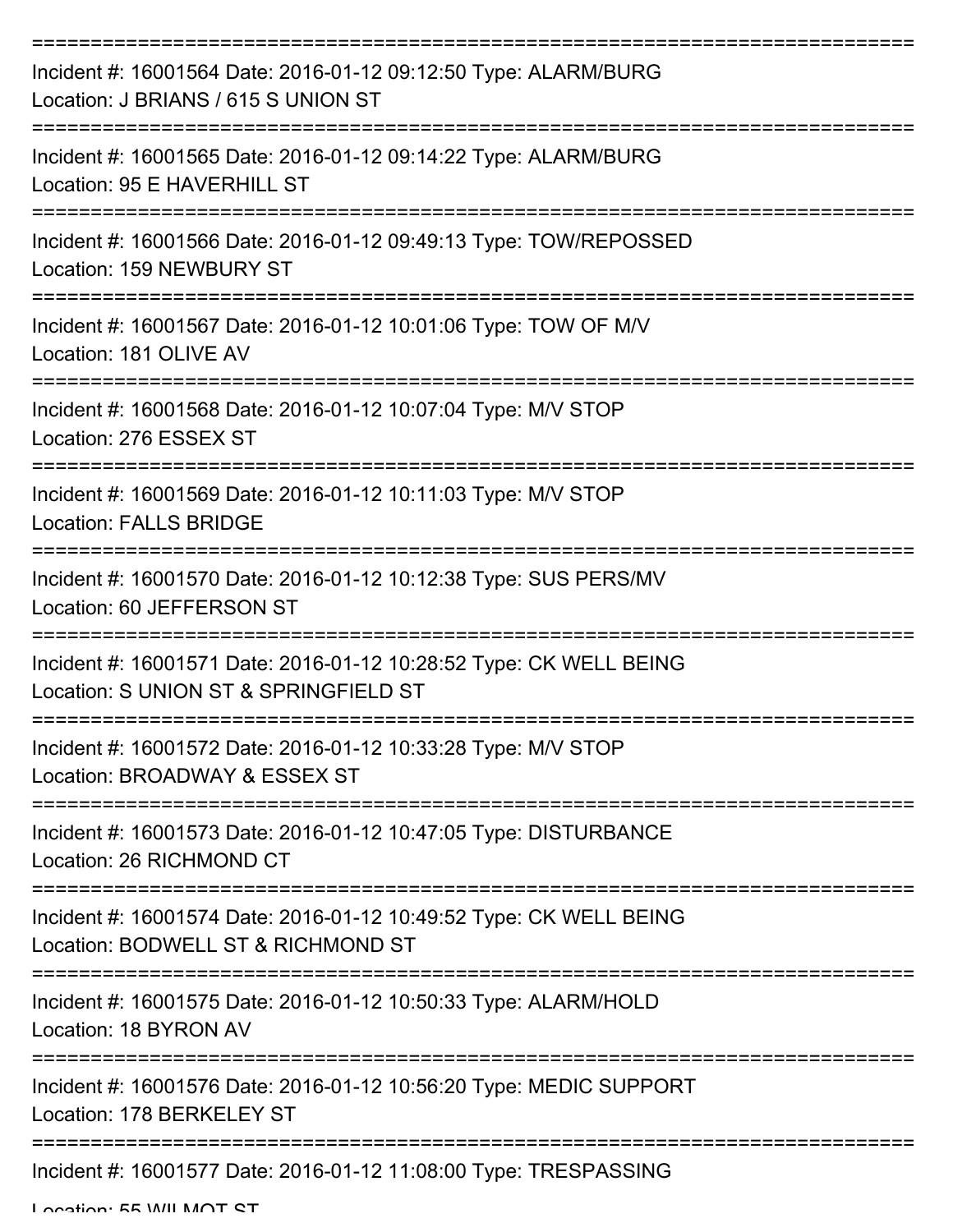| Incident #: 16001578 Date: 2016-01-12 11:19:18 Type: ALARM/BURG<br>Location: 68 KENT ST                                               |
|---------------------------------------------------------------------------------------------------------------------------------------|
| Incident #: 16001579 Date: 2016-01-12 11:32:38 Type: TOW OF M/V<br>Location: 41 BRUCE ST                                              |
| Incident #: 16001580 Date: 2016-01-12 11:34:28 Type: TOW OF M/V<br>Location: 296 ESSEX ST                                             |
| Incident #: 16001581 Date: 2016-01-12 11:36:35 Type: ANIMAL COMPL<br>Location: ARLINGTON ST & WILLOW ST                               |
| Incident #: 16001582 Date: 2016-01-12 12:07:50 Type: SHOPLIFTING<br>Location: MARKET BASKET / 700 ESSEX ST                            |
| Incident #: 16001583 Date: 2016-01-12 12:07:57 Type: ALARM/BURG<br>Location: 68 KENT ST                                               |
| Incident #: 16001584 Date: 2016-01-12 12:11:15 Type: M/V STOP<br>Location: 45 BROOKFIELD ST                                           |
| Incident #: 16001585 Date: 2016-01-12 12:40:08 Type: UNWANTEDGUEST<br>Location: 637 ANDOVER ST                                        |
| Incident #: 16001586 Date: 2016-01-12 13:07:05 Type: M/V STOP<br>Location: COMMON ST & NEWBURY ST                                     |
| Incident #: 16001587 Date: 2016-01-12 13:11:29 Type: SUS PERS/MV<br>Location: 90 LEXINGTON ST                                         |
| Incident #: 16001588 Date: 2016-01-12 13:14:34 Type: DOMESTIC/PROG<br>Location: 398 SALEM ST                                          |
| ===========================<br>Incident #: 16001589 Date: 2016-01-12 13:38:26 Type: MISSING PERS<br><b>Location: 211 MERRIMACK ST</b> |
| Incident #: 16001591 Date: 2016-01-12 13:38:48 Type: CK WELL BEING<br>Location: 217 OLIVE AV                                          |
| Incident #: 16001590 Date: 2016-01-12 13:42:41 Type: AUTO ACC/NO PI<br>Location: 29 BARKER ST                                         |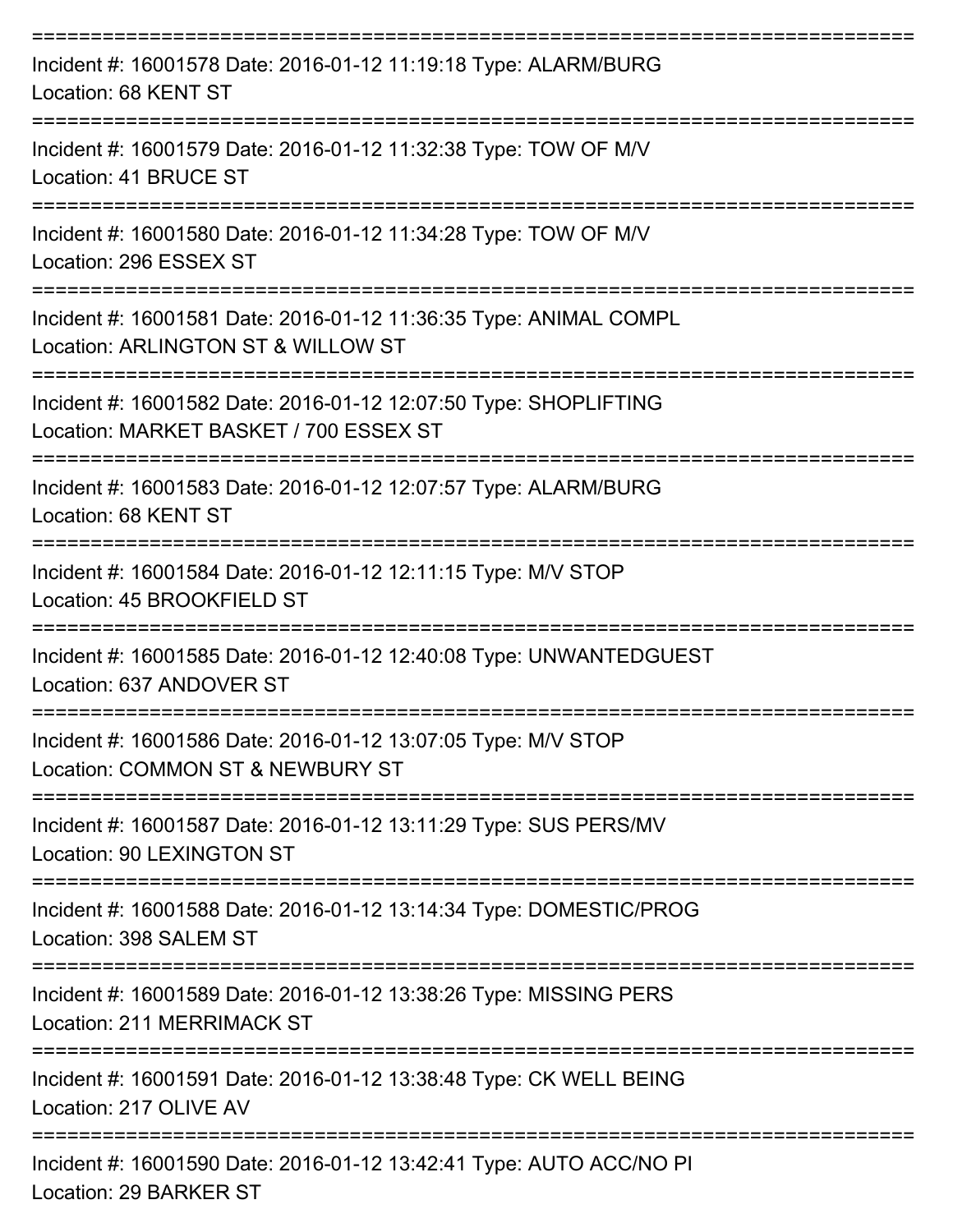| Incident #: 16001592 Date: 2016-01-12 14:08:29 Type: TOW/REPOSSED<br>Location: 700 ESSEX ST                              |
|--------------------------------------------------------------------------------------------------------------------------|
| Incident #: 16001593 Date: 2016-01-12 14:13:19 Type: M/V STOP<br>Location: LAWRENCE ST & PARK ST                         |
| Incident #: 16001594 Date: 2016-01-12 14:20:11 Type: DRUG VIO<br>Location: 42 MORTON ST<br>:============================ |
| Incident #: 16001595 Date: 2016-01-12 14:34:21 Type: HIT & RUN M/V<br>Location: 49 BLANCHARD ST                          |
| Incident #: 16001596 Date: 2016-01-12 14:37:57 Type: VIO CITY ORD<br>Location: 121 PERRY AV                              |
| Incident #: 16001597 Date: 2016-01-12 14:41:23 Type: M/V STOP<br>Location: 370 SOUTH UNION                               |
| Incident #: 16001598 Date: 2016-01-12 14:49:34 Type: M/V STOP<br>Location: 94 SOUTH UNION                                |
| Incident #: 16001599 Date: 2016-01-12 15:07:08 Type: LARCENY/PAST<br>Location: 135 BRUCE STREET                          |
| Incident #: 16001600 Date: 2016-01-12 15:09:41 Type: B&E/PAST<br>Location: 50 OAKWOOD AV                                 |
| Incident #: 16001602 Date: 2016-01-12 15:13:52 Type: GENERAL SERV<br>Location: 17 LORING ST                              |
| Incident #: 16001601 Date: 2016-01-12 15:15:51 Type: WARRANT SERVE<br>Location: 198 JACKSON ST #4                        |
| Incident #: 16001603 Date: 2016-01-12 15:24:43 Type: TRESPASSING<br>Location: 14 CEDAR ST                                |
| Incident #: 16001606 Date: 2016-01-12 15:33:12 Type: LOST PROPERTY<br>Location: 75 MANCHESTER ST                         |
| Incident #: 16001604 Date: 2016-01-12 15:33:58 Type: MEDIC SUPPORT<br>Location: 22 SOUTH ST                              |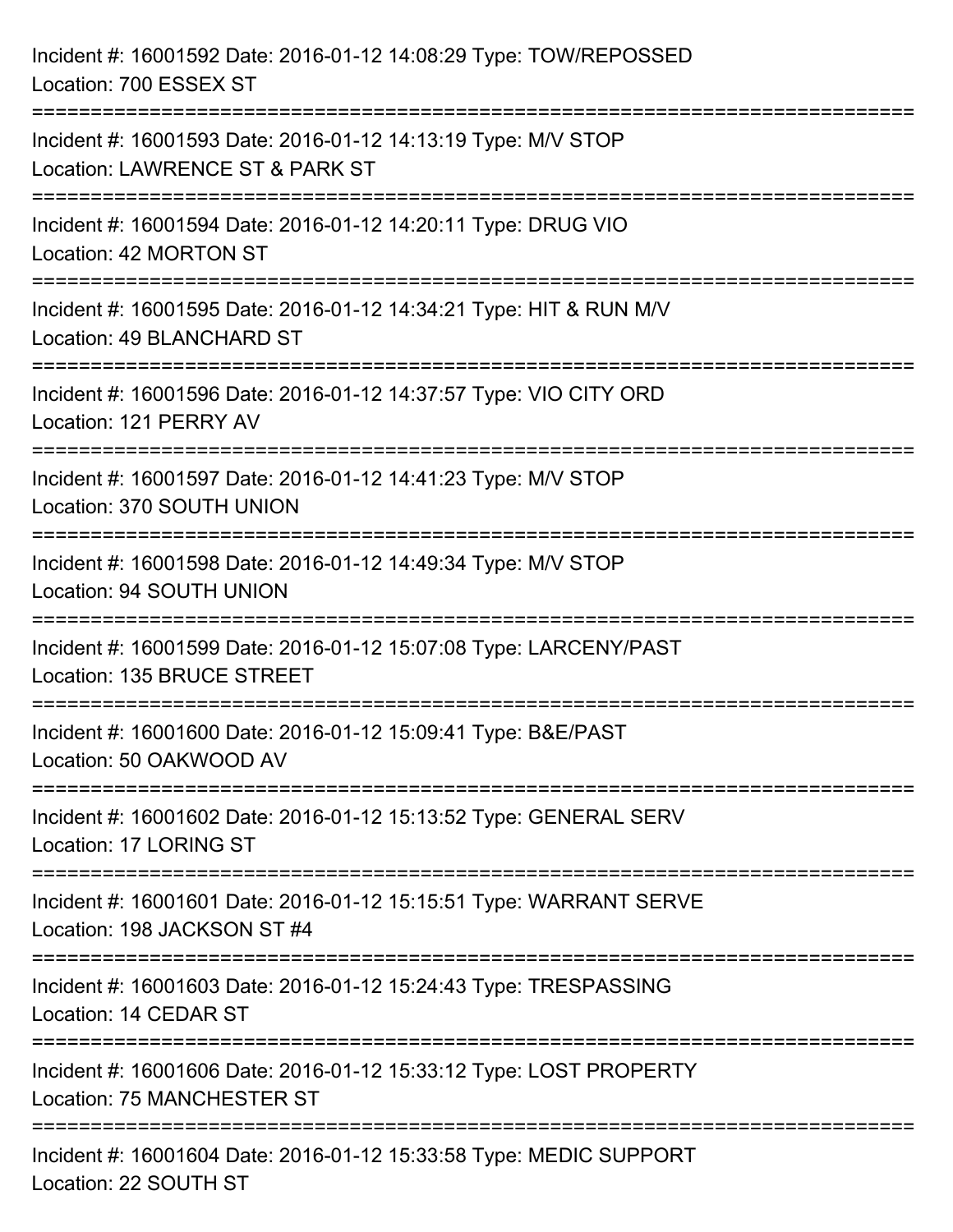| Incident #: 16001605 Date: 2016-01-12 15:36:09 Type: BUILDING CHK<br>Location: 24 ORCHARD ST                                             |
|------------------------------------------------------------------------------------------------------------------------------------------|
| Incident #: 16001607 Date: 2016-01-12 15:38:57 Type: INVEST CONT<br>Location: 374 LOWELL ST                                              |
| Incident #: 16001608 Date: 2016-01-12 15:40:13 Type: GUN CALL<br>Location: CHESTNUT ST & LAWRENCE ST<br>================================ |
| Incident #: 16001609 Date: 2016-01-12 15:45:07 Type: INVESTIGATION<br>Location: 23 BRUCE ST                                              |
| Incident #: 16001610 Date: 2016-01-12 15:45:41 Type: DISTURBANCE<br>Location: 30 BELMONT ST FL 2ND                                       |
| Incident #: 16001611 Date: 2016-01-12 15:56:14 Type: WARRANT SERVE<br>Location: 90 LOWELL ST                                             |
| Incident #: 16001612 Date: 2016-01-12 16:01:31 Type: WIRE DOWN<br>Location: 101 HOWARD ST                                                |
| Incident #: 16001613 Date: 2016-01-12 16:05:41 Type: INVESTIGATION<br>Location: ESPERANZA ACADEMY / 198 GARDEN ST                        |
| Incident #: 16001614 Date: 2016-01-12 16:07:42 Type: M/V STOP<br>Location: 76 BELLEVUE ST                                                |
| Incident #: 16001615 Date: 2016-01-12 16:14:59 Type: DOMESTIC/PROG<br>Location: 30 EUTAW ST #A                                           |
| Incident #: 16001616 Date: 2016-01-12 16:24:47 Type: DISTURBANCE<br>Location: 183 PARKER ST                                              |
| Incident #: 16001617 Date: 2016-01-12 16:33:37 Type: MAL DAMAGE<br>Location: 183 HAVERHILL ST                                            |
| Incident #: 16001618 Date: 2016-01-12 16:36:33 Type: ALARM/BURG<br>Location: 71 DUCKETT AV                                               |
| Incident #: 16001619 Date: 2016-01-12 16:40:29 Type: INVESTIGATION<br>Location: 92 BROADWAY                                              |

===========================================================================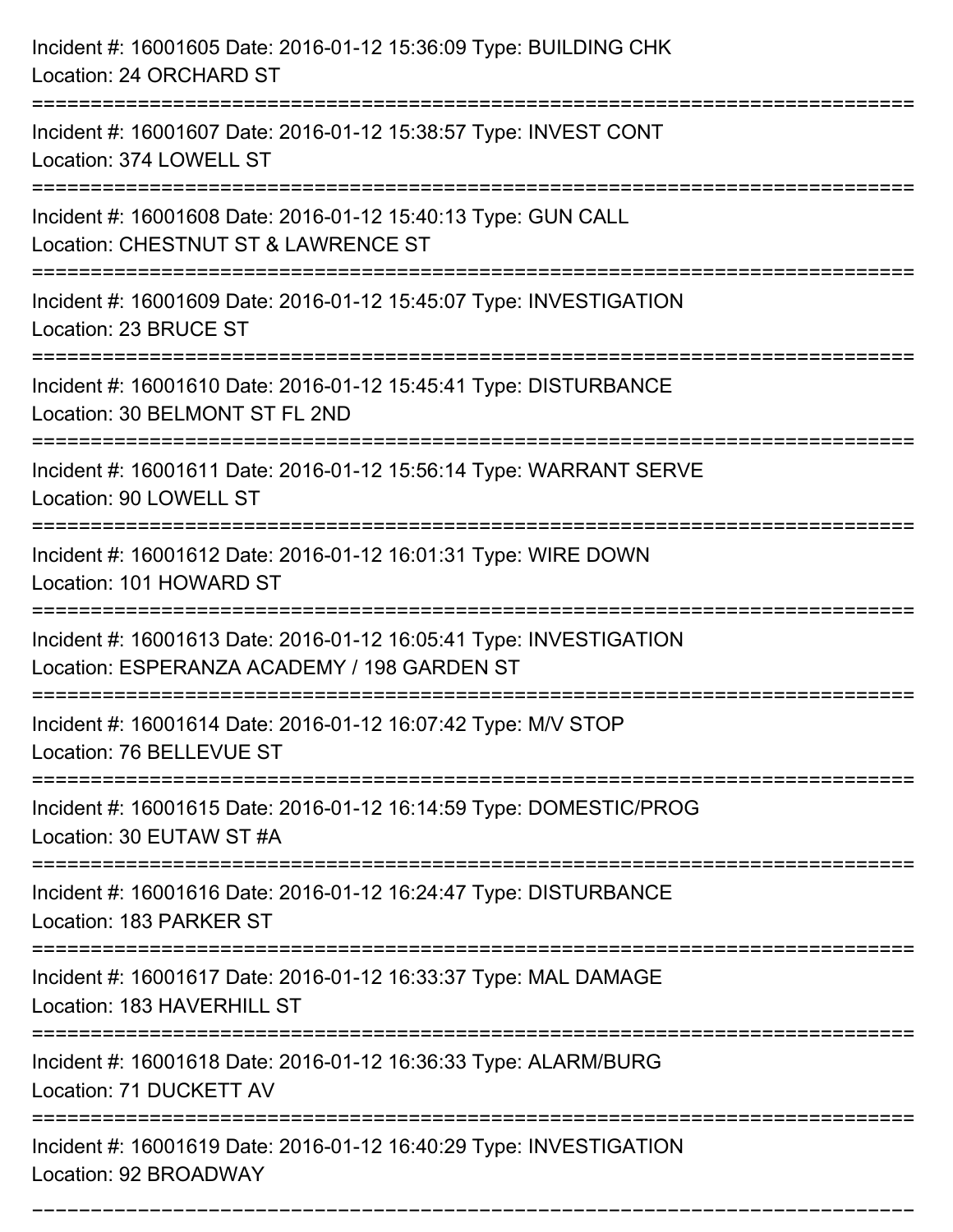| Incident #: 16001620 Date: 2016-01-12 16:58:19 Type: RECOV/STOL/MV<br>Location: 30 SHAWSHEEN CT      |
|------------------------------------------------------------------------------------------------------|
| Incident #: 16001621 Date: 2016-01-12 17:17:18 Type: KEEP PEACE<br>Location: 26 SPRUCE ST FL 2       |
| Incident #: 16001622 Date: 2016-01-12 17:30:44 Type: SUS PERS/MV<br>Location: 57 DANA ST             |
| Incident #: 16001623 Date: 2016-01-12 17:35:51 Type: M/V STOP<br><b>Location: CENTRAL BRIDGE</b>     |
| Incident #: 16001624 Date: 2016-01-12 17:37:43 Type: MEDIC SUPPORT<br>Location: 57 JACKSON ST        |
| Incident #: 16001625 Date: 2016-01-12 17:39:23 Type: M/V STOP<br>Location: CHARDON ST & HAMPSHIRE ST |
| Incident #: 16001626 Date: 2016-01-12 17:41:52 Type: DRUG OVERDOSE<br>Location: 135 S BROADWAY       |
| Incident #: 16001627 Date: 2016-01-12 17:47:11 Type: M/V STOP<br>Location: 35 COMMON ST              |
| Incident #: 16001628 Date: 2016-01-12 17:49:16 Type: M/V STOP<br>Location: MERRIMACK ST & S BROADWAY |
| Incident #: 16001629 Date: 2016-01-12 17:49:56 Type: M/V STOP<br>Location: ESSEX ST & NEWBURY ST     |
| Incident #: 16001630 Date: 2016-01-12 17:54:23 Type: M/V STOP<br>Location: METHUEN ST & MILL ST      |
| Incident #: 16001631 Date: 2016-01-12 17:55:33 Type: M/V STOP<br>Location: ESSEX ST & MARGIN ST      |
| Incident #: 16001632 Date: 2016-01-12 17:59:44 Type: THREATS<br>Location: S BROADWAY & SALEM ST      |
| Incident #: 16001633 Date: 2016-01-12 18:18:51 Type: M/V STOP<br>Location: AMES ST & HAVERHILL ST    |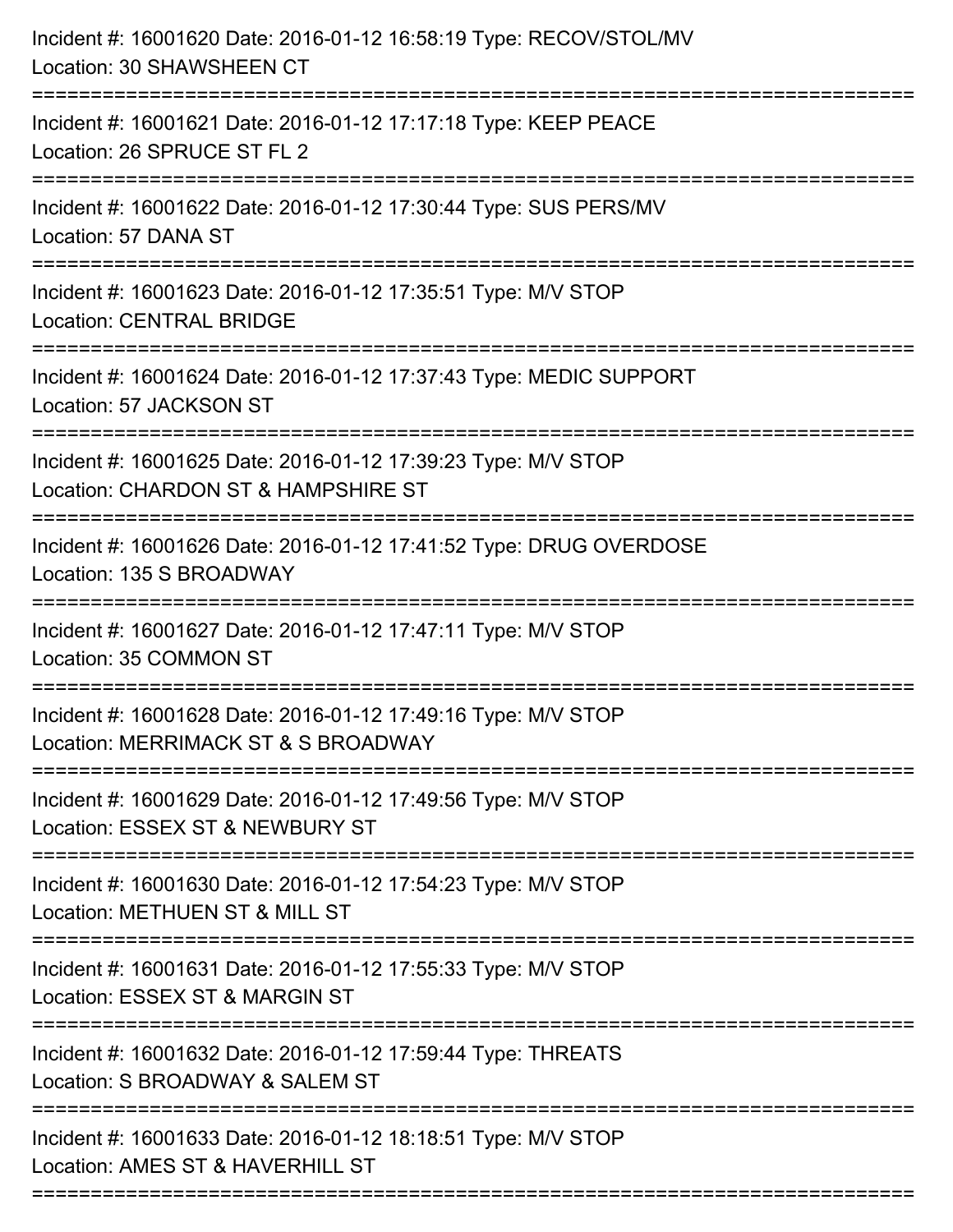Location: 596 HOWARD ST

| Incident #: 16001635 Date: 2016-01-12 18:26:54 Type: MEDIC SUPPORT<br>Location: 522 S UNION ST FL 3   |
|-------------------------------------------------------------------------------------------------------|
| Incident #: 16001636 Date: 2016-01-12 18:29:51 Type: MV/BLOCKING<br>Location: 23 ALDER ST             |
| Incident #: 16001637 Date: 2016-01-12 18:30:36 Type: B&E/MV/PROG<br>Location: BROADWAY & ESSEX ST     |
| Incident #: 16001638 Date: 2016-01-12 18:33:43 Type: MEDIC SUPPORT<br>Location: 59 BASSWOOD FL 2      |
| Incident #: 16001639 Date: 2016-01-12 18:47:39 Type: M/V STOP<br>Location: FRANKLIN ST & TREMONT ST   |
| Incident #: 16001640 Date: 2016-01-12 18:53:24 Type: M/V STOP<br>Location: DAISY ST & HOLLY ST        |
| Incident #: 16001641 Date: 2016-01-12 18:54:48 Type: SHOPLIFTING<br>Location: 135 BROADWAY            |
| Incident #: 16001642 Date: 2016-01-12 18:56:54 Type: STOL/MV/PAS<br>Location: 580 ANDOVER ST          |
| Incident #: 16001643 Date: 2016-01-12 18:57:37 Type: MEDIC SUPPORT<br>Location: 67 CARVER ST FL 1     |
| Incident #: 16001644 Date: 2016-01-12 19:00:18 Type: M/V STOP<br>Location: 446 S BROADWAY             |
| Incident #: 16001645 Date: 2016-01-12 19:04:41 Type: M/V STOP<br>Location: ARLINGTON ST & BASSWOOD ST |
| Incident #: 16001646 Date: 2016-01-12 19:05:58 Type: LARCENY/PAST<br>Location: YMCA / 40 LAWRENCE ST  |
| Incident #: 16001647 Date: 2016-01-12 19:06:38 Type: M/V STOP<br>Location: AMESBURY ST & LOWELL ST    |
|                                                                                                       |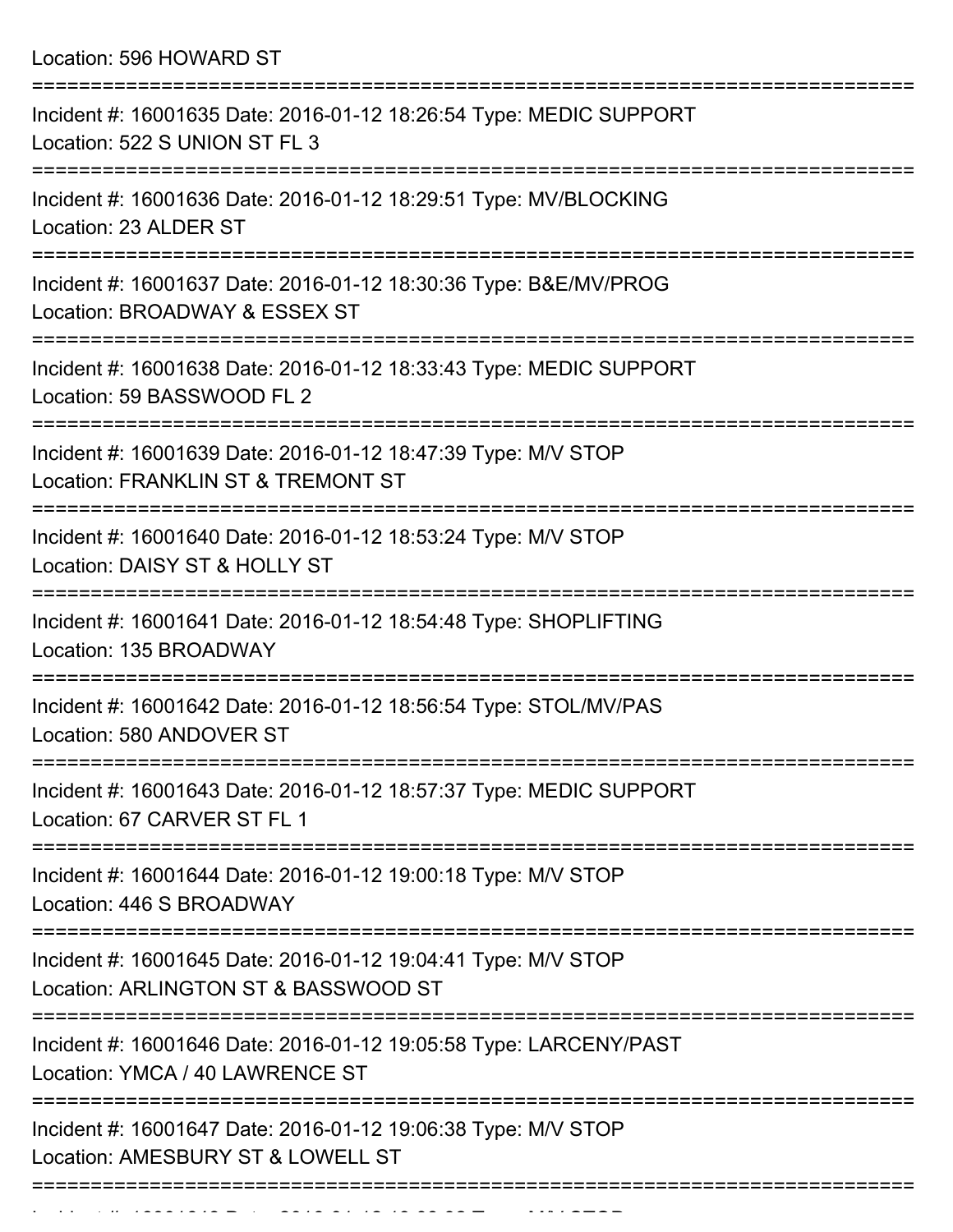Location: LENOX ST & S BROADWAY

| Incident #: 16001649 Date: 2016-01-12 19:15:35 Type: M/V STOP<br>Location: HAMPSHIRE ST & VALLEY ST    |
|--------------------------------------------------------------------------------------------------------|
| Incident #: 16001650 Date: 2016-01-12 19:15:46 Type: LARCENY/PAST<br>Location: 56 AVON ST              |
| Incident #: 16001651 Date: 2016-01-12 19:22:11 Type: M/V STOP<br>Location: 88 BEACON ST                |
| Incident #: 16001652 Date: 2016-01-12 19:24:12 Type: M/V STOP<br>Location: MT VERNON ST & S BROADWAY   |
| Incident #: 16001653 Date: 2016-01-12 19:25:03 Type: M/V STOP<br>Location: JEFFERSON ST & MT VERNON ST |
| Incident #: 16001654 Date: 2016-01-12 19:25:54 Type: M/V STOP<br>Location: LAFAYETTE AV & S BROADWAY   |
| Incident #: 16001655 Date: 2016-01-12 19:26:40 Type: M/V STOP<br>Location: LAFAYETTE AV & S BROADWAY   |
| Incident #: 16001656 Date: 2016-01-12 19:27:59 Type: M/V STOP<br>Location: MT VERNON ST & S BROADWAY   |
| Incident #: 16001657 Date: 2016-01-12 19:28:51 Type: M/V STOP<br>Location: LAWRENCE ST & STEARNS AV    |
| Incident #: 16001658 Date: 2016-01-12 19:40:28 Type: M/V STOP<br>Location: 446 HAVERHILL ST            |
| Incident #: 16001659 Date: 2016-01-12 19:53:49 Type: M/V STOP<br>Location: FRANKLIN ST & HAVERHILL ST  |
| Incident #: 16001660 Date: 2016-01-12 19:56:31 Type: M/V STOP<br>Location: ANDOVER ST & BLANCHARD ST   |
| Incident #: 16001662 Date: 2016-01-12 19:58:27 Type: NOTIFICATION<br>Location: 81 DRACUT ST            |
|                                                                                                        |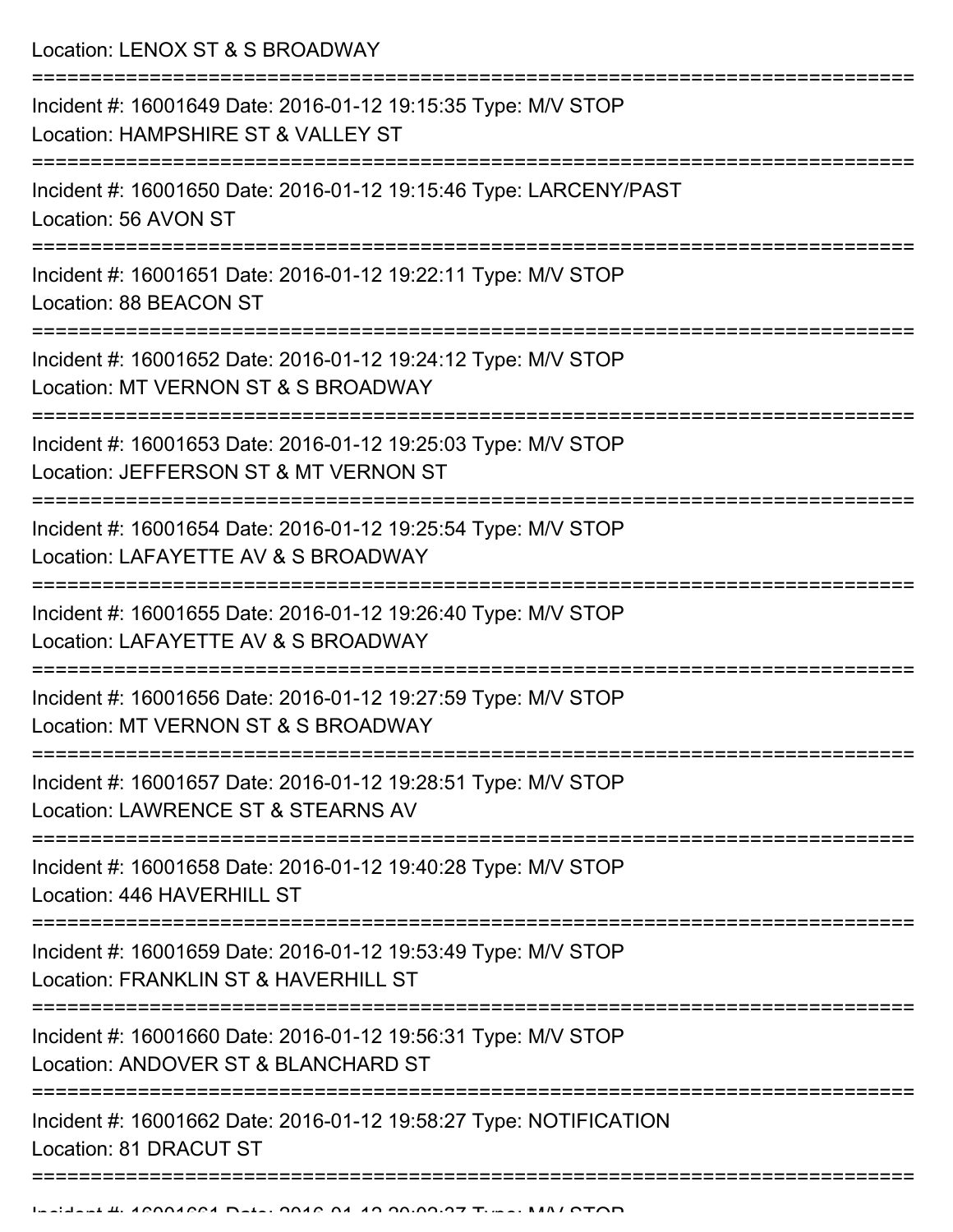Location: S UNION ST =========================================================================== Incident #: 16001663 Date: 2016-01-12 20:03:53 Type: ALARM/BURG Location: 60 ISLAND ST FL 1 =========================================================================== Incident #: 16001664 Date: 2016-01-12 20:04:38 Type: MEDIC SUPPORT Location: 73 JAMAICA ST =========================================================================== Incident #: 16001665 Date: 2016-01-12 20:06:35 Type: HIT & RUN M/V Location: HAVERHILL ST & WARREN ST =========================================================================== Incident #: 16001666 Date: 2016-01-12 20:07:32 Type: AUTO ACC/NO PI Location: HAMPSHIRE ST & LAWRENCE ST =========================================================================== Incident #: 16001667 Date: 2016-01-12 21:01:31 Type: ALARM/BURG Location: HERITAGE COMMON / 45 CAMELLA TEOLI WY =========================================================================== Incident #: 16001668 Date: 2016-01-12 21:04:57 Type: AUTO ACC/NO PI Location: MT VERNON ST & S BROADWAY =========================================================================== Incident #: 16001669 Date: 2016-01-12 21:11:21 Type: AUTO ACC/NO PI Location: BEACON ST & MT VERNON ST =========================================================================== Incident #: 16001670 Date: 2016-01-12 21:14:10 Type: AUTO ACC/NO PI Location: AMES ST & HAVERHILL ST =========================================================================== Incident #: 16001671 Date: 2016-01-12 21:14:24 Type: CK WELL BEING Location: MCDONALDS / 50 BROADWAY =========================================================================== Incident #: 16001672 Date: 2016-01-12 21:16:09 Type: CK WELL BEING Location: MCDONALDS / 599 ANDOVER ST =========================================================================== Incident #: 16001673 Date: 2016-01-12 21:20:39 Type: NOISE ORD Location: 160 SPRUCE ST FL 2 =========================================================================== Incident #: 16001674 Date: 2016-01-12 21:34:45 Type: KEEP PEACE Location: 398 SALEM ST =========================================================================== Incident #: 16001675 Date: 2016-01-12 21:43:44 Type: HIT & RUN M/V Location: 24 LORING ST ===========================================================================

Incident #: 16001676 Date: 2016-01-12 21:44:37 Type: AUTO ACC/NO PI